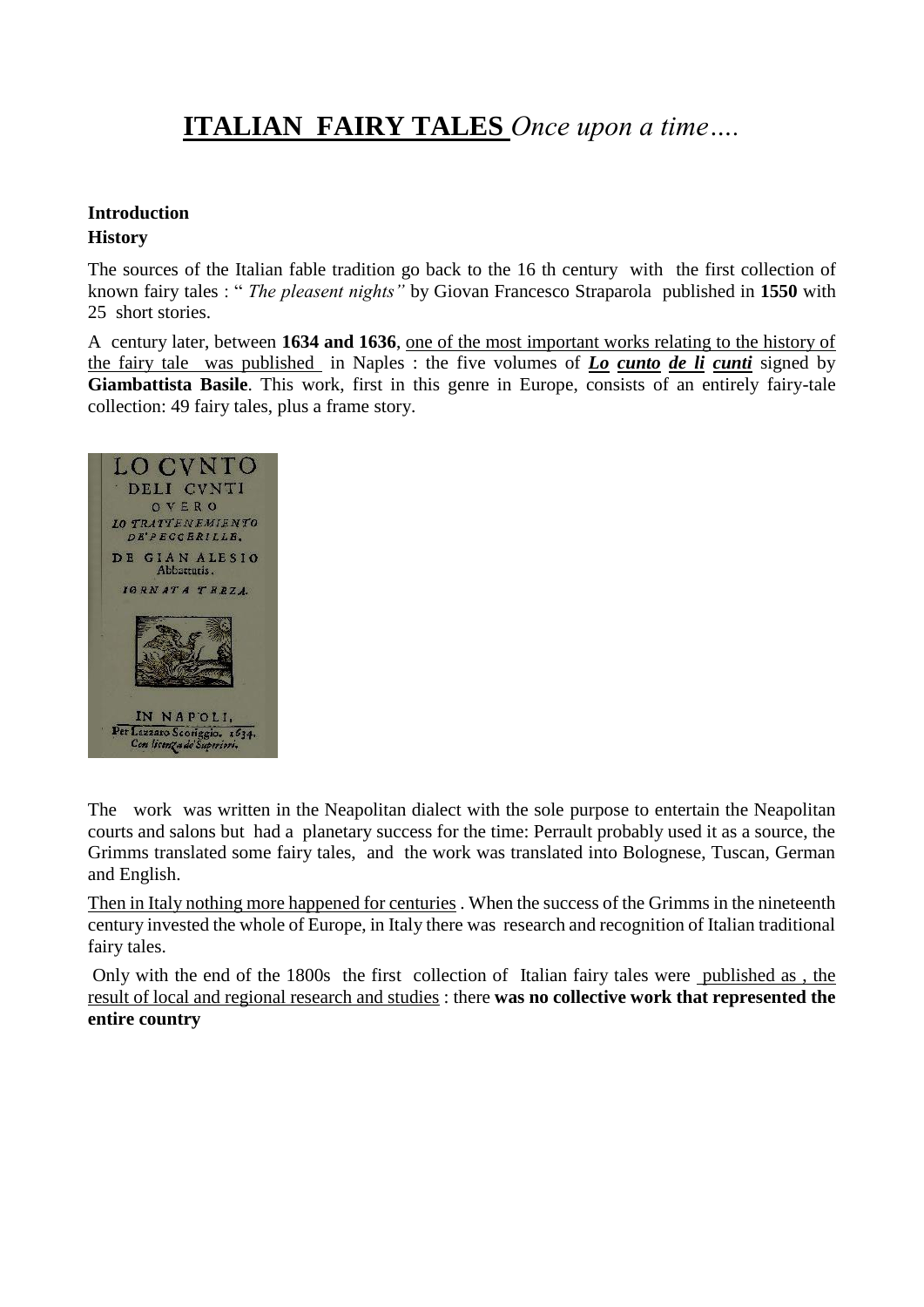#### **THE 20th CENTURY**

In 1956 an Italian Journalist and writer of short stories Italo Calvino collected and published his **work** *Italian fairy tales* containing over 200 Italian fairy tales from the different Italian regions. Some region are more represented other much more scarce

#### From Calvino Introduction

*"The Italian fables are all taken together, in their always repeated and always varied case of human events, a general explanation of life, born in ancient times and kept in the slow rumination of peasant consciences up to us; are the catalog of destinies that can be given to a man and a woman, above all for the part of life that is the making of a destiny….*

### **FEATURES OF ITALIAN FAIRY TALES-**

Many of the Italian fairy tales are closely linked to the history of the country and how it has influenced people's way of life and thinking.

From the end of the Western Roman Empire - 5th century DC - Italy has been for many centuries invaded and occupied by foreign populations (Longobards, Franks, Byzantines, Normans) and has found itself divided into many small states often in struggle with each other; these states often relied on some foreign kingdom (eg France, Spain and then Austria) and so many of the European wars were fought on Italian territory, with terrible consequences for the population.

In this context, to defend themselves and survive, **people** have learned to deceive the new ruler on duty with all sorts of tricks and, above all**, have always considered the law not as a tool to live well together, but as a weapon in the hands of the oppressor** ; here are the famous Italian stratagems to find all the ways to circumvent a law often considered unjust. There is also, in this regard, the **proverb "made the law, found the deception**", that is the way to circumvent it without having to respect it.

The Italian fairy tales, therefore, rarely see princes, princesses, luxurious castles, but often have **as protagonists the very smart people, who can use very well the only weapon in their possession: intelligence**.

Among the most famous collections of traditional Italian fairy tales the work **of Italo Calvino,** and in more recent times - the **didactic fairy tales for children by Gianni Rodari "***" FAIRY TALES on the phone by Gianni Rodari* .

Gianni Rodari is the most famous Italian children's book author.He received the Hans Christian Andersen Prize in 1970

#### Traditional Tales:

Tale from Friuli Venezia Giulia **THE GOLDEN GOOSE / THE WOMEN OF CABIA** Tale from Trentino **THE ELVES AND THE SHOEMAKER MODERN TALES**

*" FAIRY TALES on the phone by Gianni Rodari* . -To buy the city of Stockholm - The palace of ice **ITALO CALVINO** *"Italian Folktales "* The astrologer peasant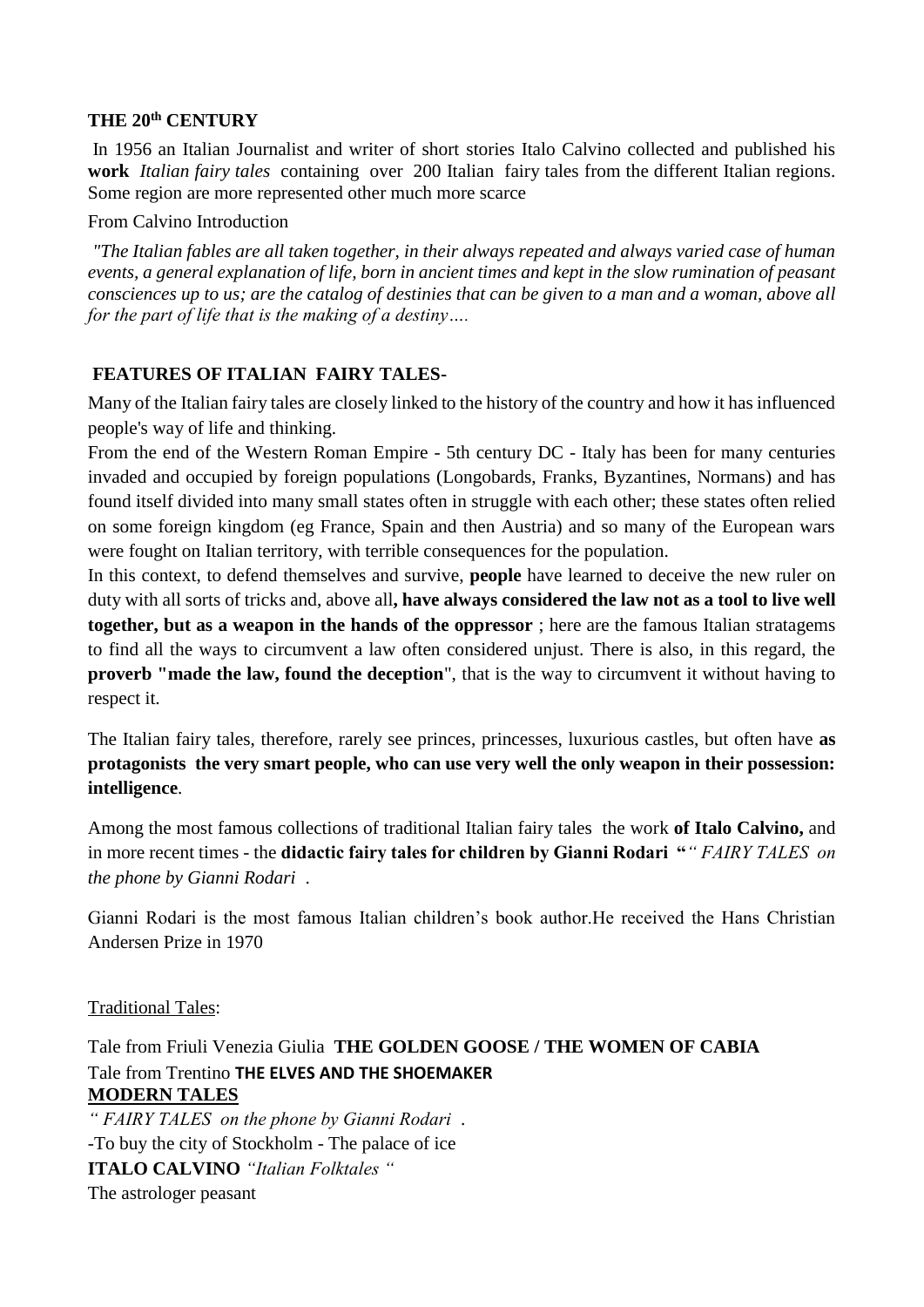# **Tales from Friuli Venezia Giulia ( from the district CARNIA)**

#### **Some hints**

*Many fairy tales recall the Grimm and La Fontaine. Cinderellas and Italian Snow White, mixed with the oldest Vasilissa. Their evocative power marks the path of emancipation and growth, with simple and direct language, typical of fairy tales. The universe portrayed by the Friulian fantasy appears rich and varied, closely linked to the real geography of the earth, from the mountains to the caves, pushing to the Adriatic. Protagonists gnomes and elves and aganas . Many have as protagonist an outcast or a poor man who saves his life by deceiving a bad ogre with his fine intelligence and perspicacity. The stepdaughter, disowned by the family, shows generosity and good heart and for this is rewarded by fate. Magical geese break spells giving the smile to depressed princesses while greedy pigs, who seek freedom, they invent all the colors to be able to get it. These are just some of the most typical protagonists of these stories set in Friuli Venezia Giulia.*

### **The golden goose**

Once upon a time there was a king who had a beautiful daughter, but always sad; in fact he never smiled. The king issued a ban, promising a great reward and the princess's hand to anyone who could make her laugh.

Clowns, acrobats, actors and storytellers of all kinds arrived at court. But the princess did not laugh. Meanwhile, not far away, there lived a young farmer, whose only wealth was a goose with golden feathers. Many had tried to convince him to sell it, but the boy had never given up. In fact it would have been useless: the goose was magical and anyone who tried to tear off a pen was condemned to remain there with his hand attached.

Overcome by curiosity, a neighbor of the house tried it and her hand remained glued. After hearing her screams, her husband and her children intervened to free her, but they were also attacked, because it was enough to touch the body of one of the victims of the goose to suffer the same fate. The farmer, after hearing of the king's banishment, intended to go to the palace and had to do so carrying the goose and the other 4 people attacked. As they passed among the people, others inadvertently touched either the goose itself or the victims of its magic. So the poor farmer entered the courtyard of the palace with all that queue of people behind him. The princess, seeing that decidedly uncommon scene, laughed with gusto. And the peasant had the reward and the princess in marriage.

And how did it go with the goose? The princess's laughter had the magical power to undo the spell and everyone was free. The goose lived for the rest of his days in the yard of the building, since thanks to her the farmer had found his fortune.

#### **The women of Cabia**

" On the mountain of Cabia in Carnia, one day the pagan women took to mocking a cowherd who was grazing his animals ... They concluded by inviting him to a bet: on another fixed day, the cowman had to return with his cart and his oxen ; the women would have loaded all their belongings on the cart. If the cart had moved, the cowman would have had everything, otherwise the witches would have held the cart and the oxen too. The farmer accepted the pact and fixed the day. At the dawn of this, before swallowing the oxen, he divided a grain of broad bean between them, prepared and welded the yoke well and went to the appointment. The pagans were all busy bringing out rags, furniture, dishes, and loaded everything on the cart, well sure to win the bet. When it was time, the farmer grabs the goad, traces with it a cross mark on the ground in front of his beasts, then lashes them shouting: " *Go ahead in the name of God,*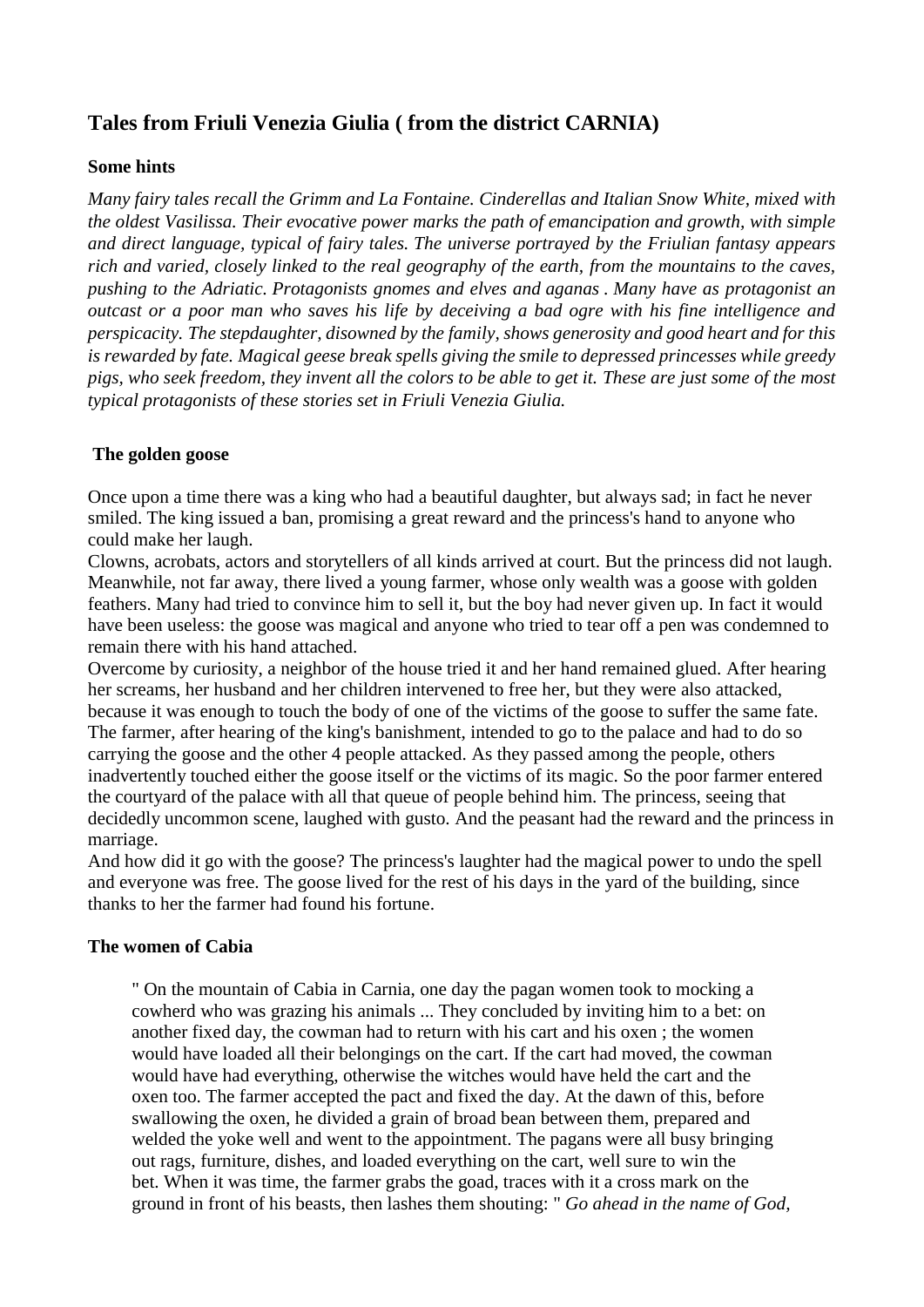*because no one can hurt you."* And the oxen lifted the weight of the cart as if it were a feather, and dragged it straight to Cabia, leaving the pagan scorned to scream and complain to have foolishly lost the good and the best of all their possessions.

#### TALES FROM TRENTINO

#### **THE ELVES AND THE SHOEMAKER**

The sun was now slipping behind the slender spiers of Val Badia and poor Toni was waiting to prepare everything necessary to make a new pair of shoes on the table ... After this operation he tiredly got up from the stool, closed the door and he went home. But the next morning, when he reopened the shop early, he discovered, with great surprise, that the shoes were ready. The thought of this strangeness did not abandon her throughout the morning and came home, told the story to his wife. This, with a stern mutter, looked him straight in the eye. Then, reassured that her husband had not stopped at the inn to drink a few glasses of too much, he urged him to spend the night in the shop to try to solve the mystery. But we must know that the good Toni was a man of little courage and so, he did not even have time to strike midnight, which already rushed out of the store in the grip of a tremendous fear. To tell the truth, nothing strange had happened, but the poor man's mind had begun to fantasize about witches, ghosts and who knows what other spirits yet. Thank God, the wife was made of a completely different pasta and took her place hidden behind the stove. At one point, the silence was lacerated by the sinister creak of the door and two small gnomes appeared with the lantern in their hands. They sat down at the table, took tacks and hammer and began to work hard. This fact deeply touched the two consorts who decided to buy a pair of pretty dresses and put them in plain sight on the counter. Also that night the gnomes did not miss the appointment. They put on their clothes, made a new pair of shoes, but never came back.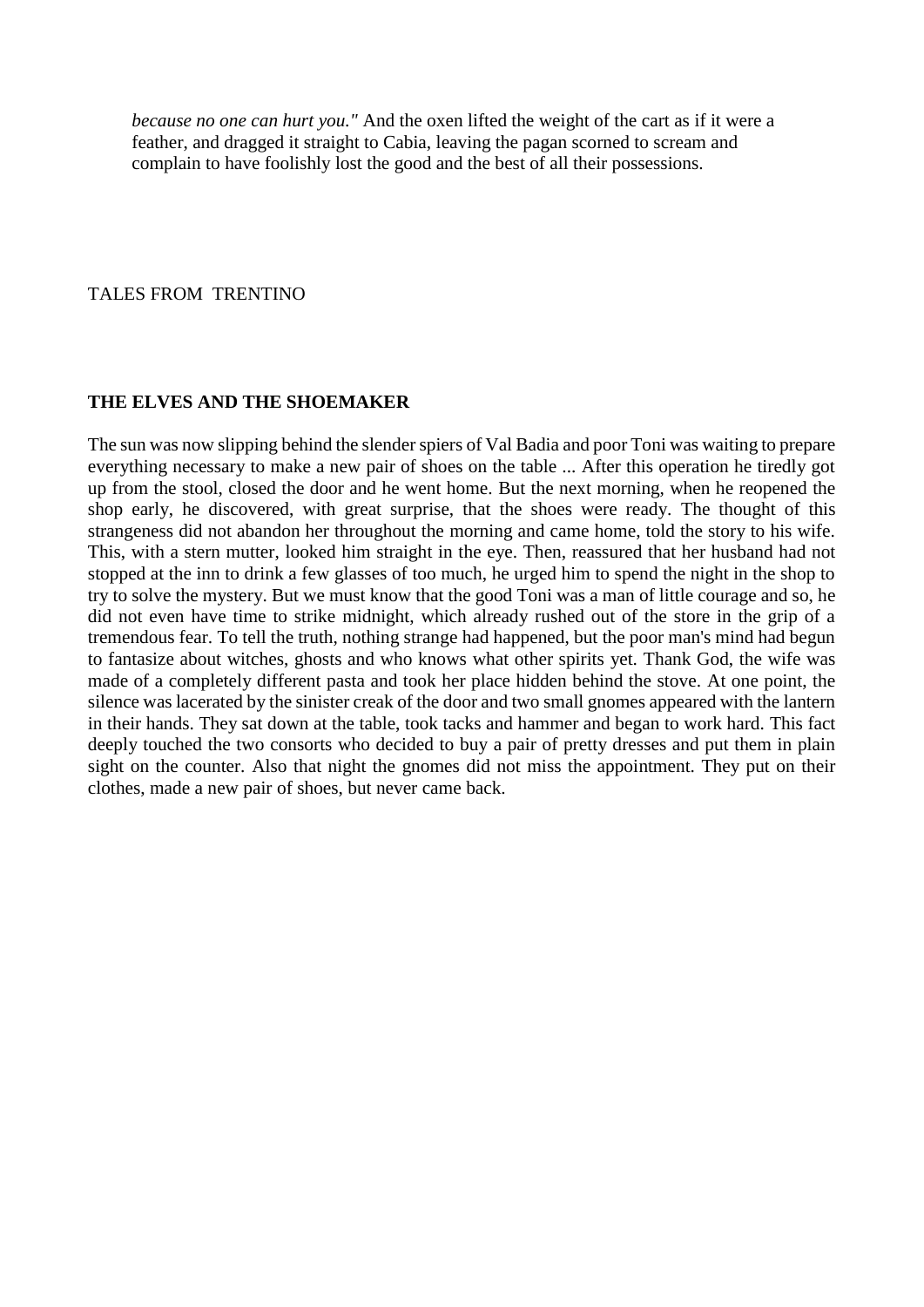## **SOME EXAMPLES taken from the collection of Italo Calvino**



#### *The astrologer peasant*

One day in a country far away from the king's palace there was no longer a precious ring. The king issued a tender with the prize of his daughter's hand for anyone who had discovered where the ring had ended. A cert or Gambara, an illiterate peasant, also appeared at the competition , pretending to be a famous astrologer and without saying his name. And he succeeded: he flipped through voluminous codes of the royal library, tracing incomprehensible signs on paper; the whole court, however, believed that it was the alphabet of an unknown language!

Gambara also realized that some of the servants were behaving strangely, as if they had something to hide. So he said to them, "Listen, I will not say anything to the king, if it was you who stole the ring. But you must tell me where you put it, otherwise we are all in trouble, including myself, that I have little time to solve the problem ". The servants then confessed. Gambara then gave the order to mix the ring with the food of a turkey in the hive. Then he went to the king and said: "Your Majesty, I found your ring: he swallowed that turkey". The animal was gutted and the ring returned to the king's possession.

The king, to thank Gambara, married his daughter and organized a sumptuous banquet. Among the dishes, there was also a range of crayfish, a rarity in those parts. The king then asked Gambara: "My dear astrologer, are you so wise to know the name of what you have in your plate?" The poor former farmer, sweating cold, muttered to himself: "Ah, poor Gambara, this you can not do it either. " But the king, startled by surprise, exclaimed: "Bravo, you guessed this time too! It is precisely shrimp. You're the most knowledgeable astrologer in the world!"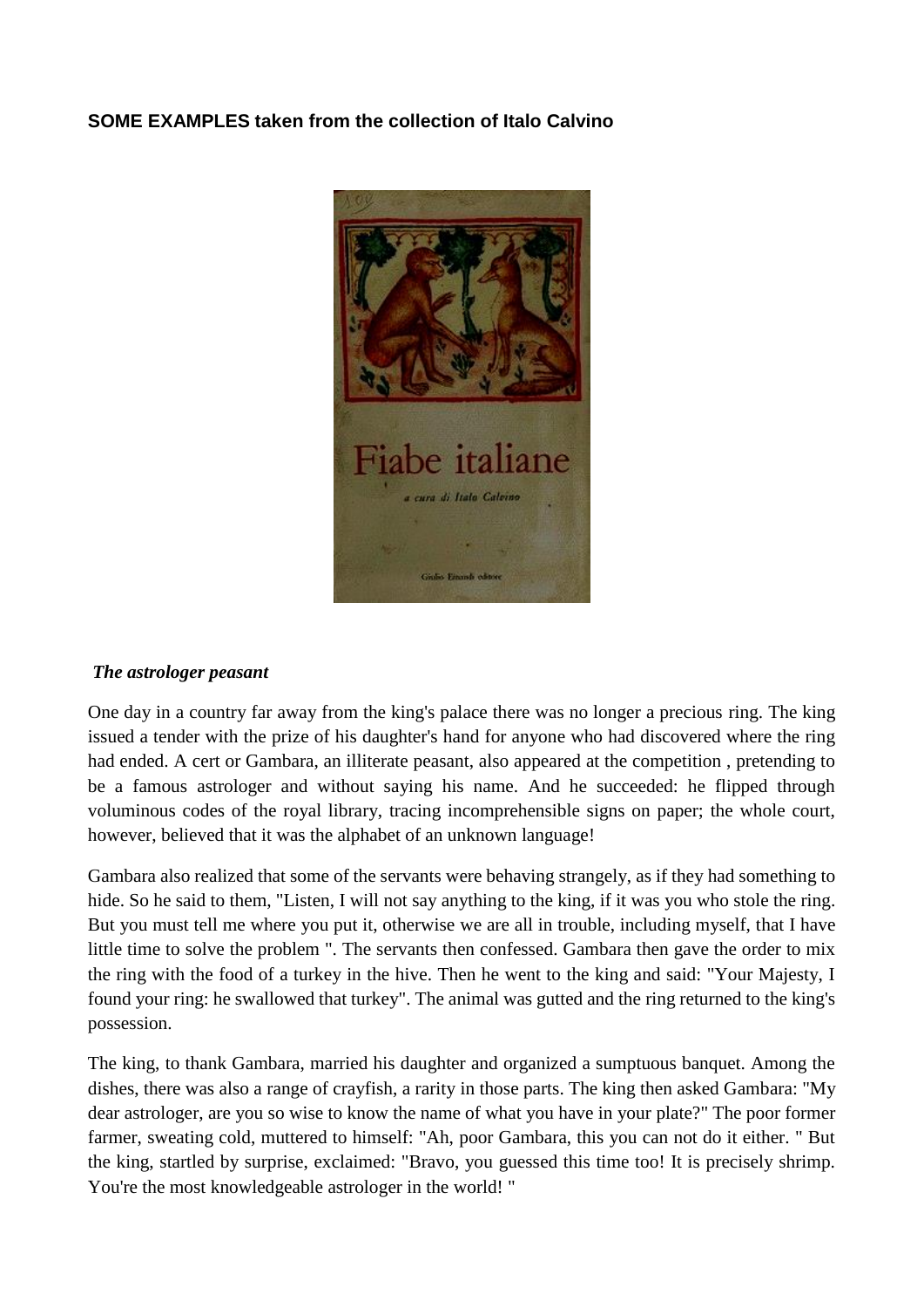## **Some examples taken from Gianni Rodari collection**

**THE PALACE OF ICE by Gianni Rodari Every night a commercial traveler phoned his daughter and told her a story**



Once in Bologna they made an ice-cream palace right on Piazza Maggiore, and the children came far away to give it a lick.

The roof was Montana cream, the smoke from the chimneys of cotton candy, the chimneys of candied fruit. Everything else was ice cream: ice cream doors,ice cream walls,ice cream furniture. A very small child was attached to a table and licked his legs one by one,until the table fell on him with all the dishes were chocolate ice cream, the best.

At one pont a guard from the City noticed that a window was melting.The glasses were of strawberry ice cream and they melted in pink rivulets

" Soon" the guard shouted," sooner again!"

And all down to lick as soon as possible,so as not to let a single drop of that masterpiece go lost.

" An armchair" Begged an old woman,who could not make her way thorugh the crowd," an armchair for a poor old woman.Who brings it to me?With the armrests,if possible".

A generous fireman ran to take her an armchair of cream and pistachio ice cream, and the poor old lady began to lick her from the armrests.

It was a great day and by the doctor's order no one had a stomach ache.

Even now, when children ask for another ice cream, the parents sigh: " Oh yes,for you you would take the whole building,like the one in Bologna".